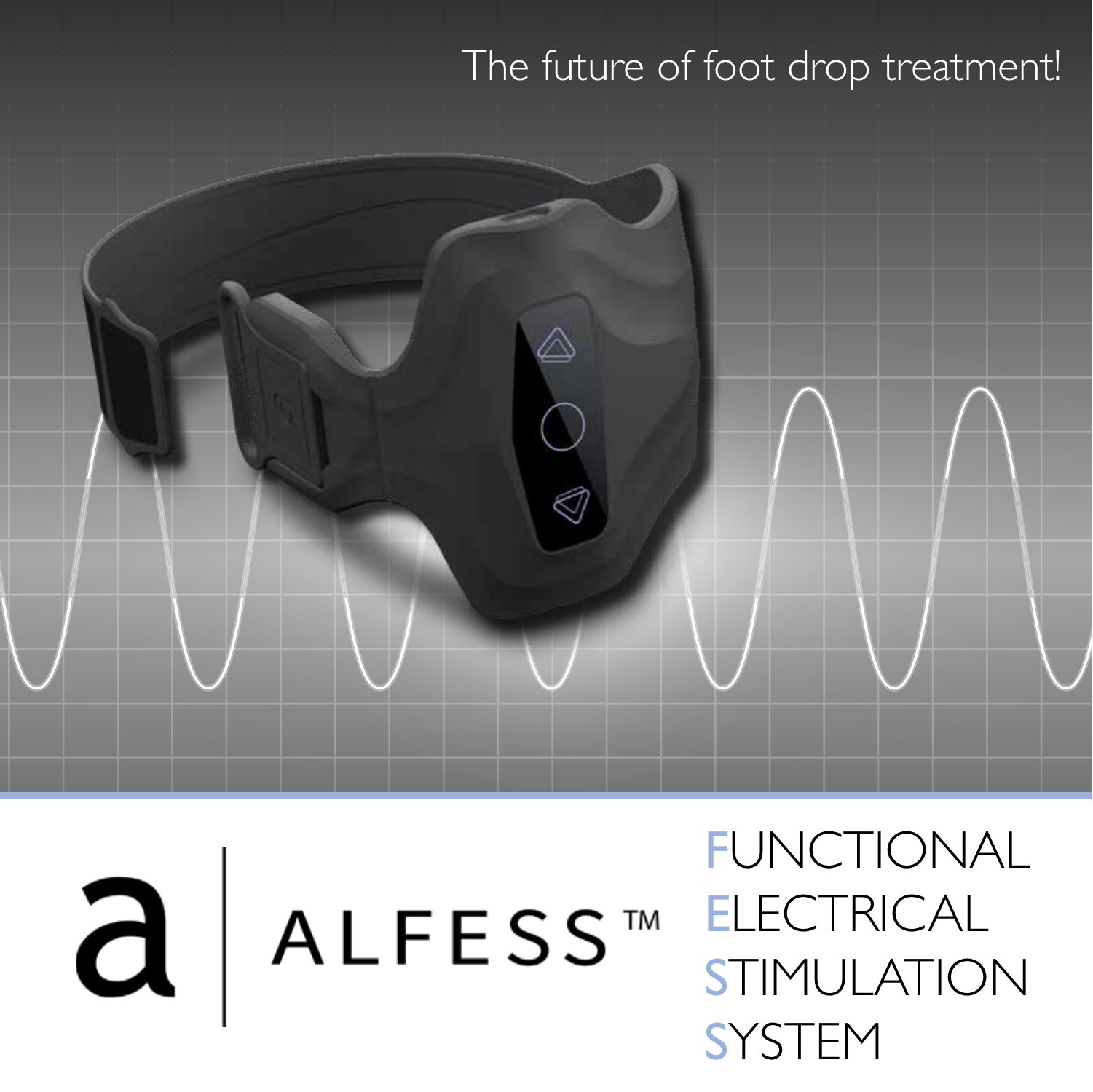## A L F E S S ™ FUNCTIONAL ELECTRICAL STIMULATION SYSTEM

Introducing ALFESS™, a new modern Functional Electrical Stimulator (FES) intended to improve gait in those with diminished foot and toe clearance. ALFESS™ is the latest contribution to the Allard AFO Product range. The electrical stimulation assists the nerves of tibialis anterior to actively dorsiflex the foot. The function of this well designed and innovative product is the result of a working collaboration between Allard's product development team and the manufacturer, which has resulted in a new, unique patient friendly device.

#### **FEATURES & BENEFITS**

- Can be operated with one hand
- Lightweight, low profile design
- Easy to program either on the device, via remote control or using the app via a Smartphone
- Integrated electrodes (no need for replacements or extra ordering)
- One piece, one size, simplified ordering
- Can be used barefoot
- Water resistant (see instructions for duration)
- Two activity modes; Walking and Training
- Device plug-in for integrated battery

*Indications: Central Nervous System diagnosis such as: Multiple Sclerosis (MS), Stroke (CVA), Cerebral Palsy (CP), Incomplete Spinal Cord Injury, Traumatic Brain Injury(TBI)*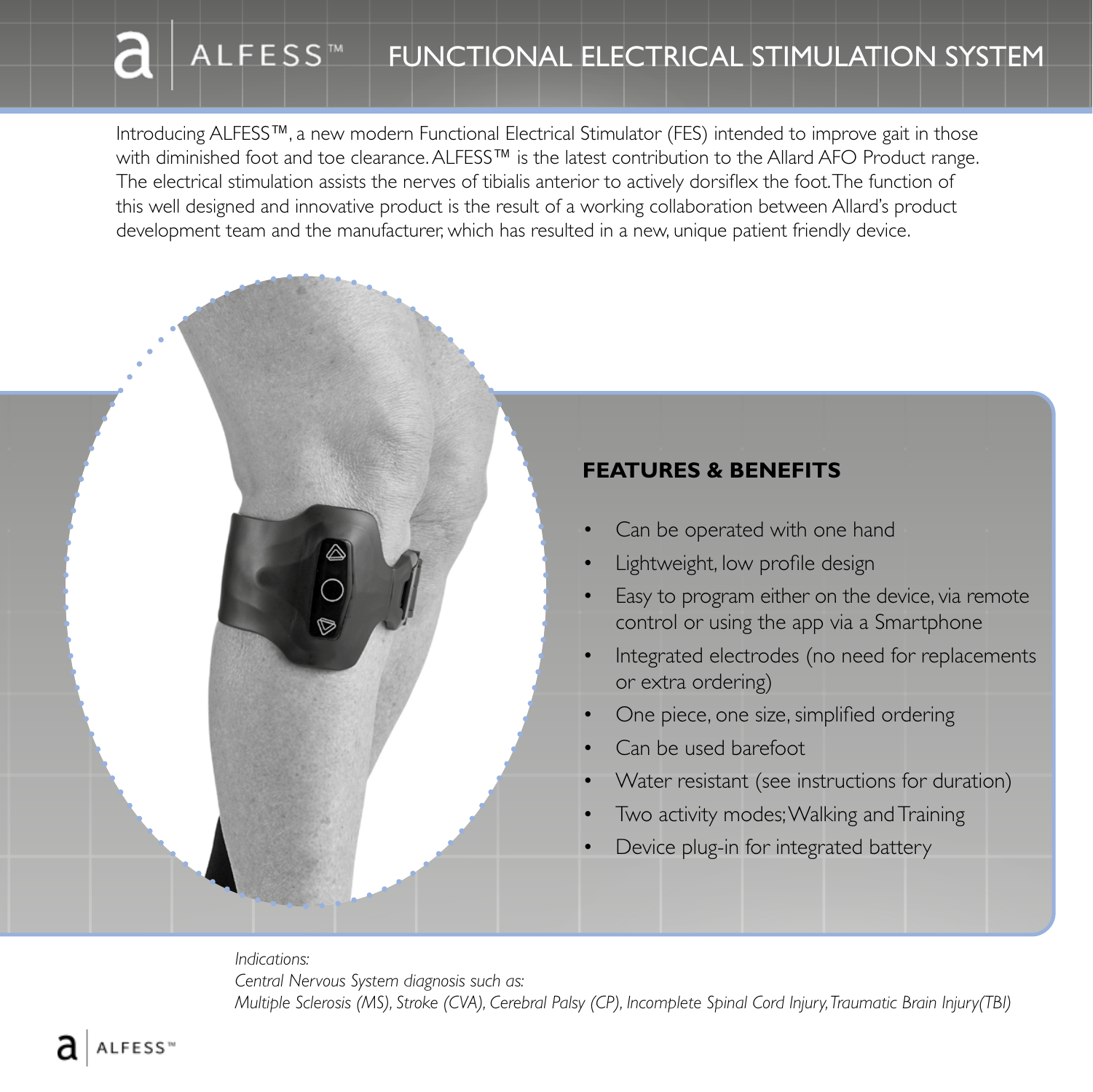### A L F E S S ™ FUNCTIONAL ELECTRICAL STIMULATION SYSTEM

The device is applied to the upper part of the lower leg. During walking, sensors identify speed and angles of the leg to adapt to the walking pattern. An algorithm processes the information and sends out electrical impulses to the nerves to lift the forefoot. The user can easily increase or decrease the level of stimulation at any time. The training mode assists to achieve the best rehabilitation result. Training can be done either with the patients clinician, or the patient can do the training independently after being provided with clear instructions and training from their treating clinician.



*Due to the shape, magnetic clasp and unique controls, ALFESS™ can be operated with one hand!*

*Charging with magnetic docking*

*Controls*

device or with remote control provided, or via Smart Phone App.

*Contraindications:*

*Magnetic*

*Do not use with electronic monitoring equipment, NMR-imaging, defibrillator and high-frequency medical device. Powered muscle s timulators should not be used on patients with cardiac demand pacemakers. Do not use if you have a history of autonomic dysreflexia. Do not use FES following recent surgery where muscle contraction may disrupt the healing process. For more information about precautions and warnings please read Instructions For Use* ALFESS<sup>™</sup>